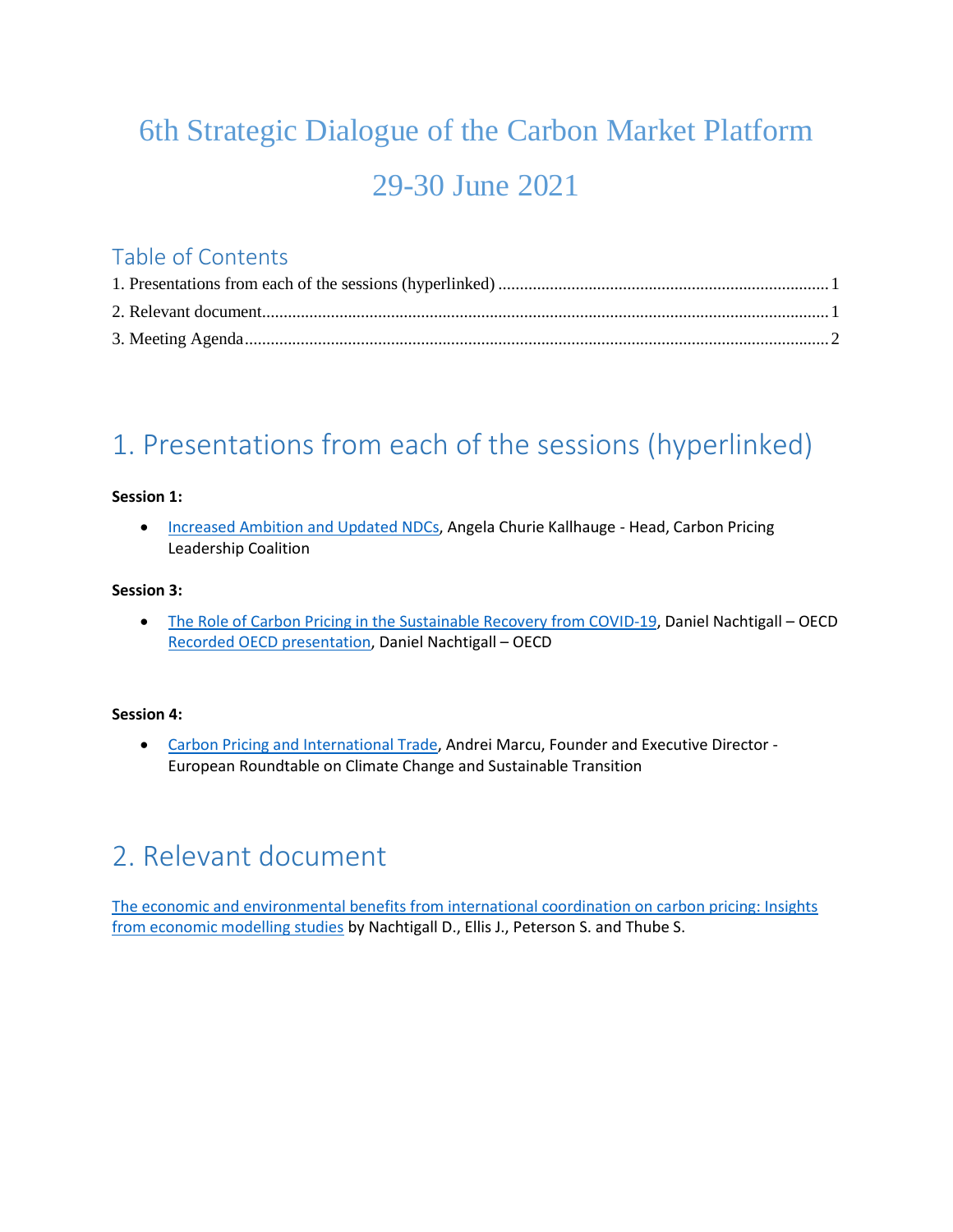## <span id="page-1-0"></span>3. Meeting Agenda

### **Carbon Market Platform Strategic Dialogue 2021 June 29-30, 2021**

### **Agenda**

#### *Virtual – Zoom*

|                 | June 29                                                                                                                                                                                                                                                                                                                                                                                                                                                                                                                                                                                                                                                                                                                                                                                                                                                                                                                                                                                                                                                                                                                                                                                                                             |
|-----------------|-------------------------------------------------------------------------------------------------------------------------------------------------------------------------------------------------------------------------------------------------------------------------------------------------------------------------------------------------------------------------------------------------------------------------------------------------------------------------------------------------------------------------------------------------------------------------------------------------------------------------------------------------------------------------------------------------------------------------------------------------------------------------------------------------------------------------------------------------------------------------------------------------------------------------------------------------------------------------------------------------------------------------------------------------------------------------------------------------------------------------------------------------------------------------------------------------------------------------------------|
| Time (EST)      | <b>Agenda Item and Description</b>                                                                                                                                                                                                                                                                                                                                                                                                                                                                                                                                                                                                                                                                                                                                                                                                                                                                                                                                                                                                                                                                                                                                                                                                  |
| $13:00 - 13:25$ | Co-Chairs' welcome                                                                                                                                                                                                                                                                                                                                                                                                                                                                                                                                                                                                                                                                                                                                                                                                                                                                                                                                                                                                                                                                                                                                                                                                                  |
| $13:25 - 14:35$ | Session 1: Increased ambition and updated NDCs<br><b>Presentation:</b><br>Angela Churie Kallhauge, Head, Carbon Pricing Leadership Coalition<br><b>Increased Ambition and Updated NDCs</b><br><b>Open discussion and Guiding Questions</b><br>In the context of updating your country's NDC, how has your country's approach to, or<br>considerations for, engaging in carbon pricing and markets evolved (if at all) from prior NDC<br>version(s)?<br>How does the status of guidance and rules under Article 6 (contents, challenges, availability of<br>$\bullet$<br>mechanisms, time required for implementation, etc.) influence how carbon pricing and/or<br>markets relate to your updated NDC?<br>How can carbon pricing and/or markets contribute to increased NDC ambition in the future?<br>$\bullet$<br>Based on these experiences, how do you foresee engagement in carbon pricing and markets<br>$\bullet$<br>evolving as countries set out and progress toward mid-century net-zero emissions targets?                                                                                                                                                                                                               |
| $14:45 - 15:55$ | Session 2: Recent developments in Voluntary Carbon Markets (VCM)<br><b>Presentation:</b><br>Kelley Kizzier, Associate Vice President for International Climate, Environmental Defense Fund<br>Recent Developments in Voluntary Carbon Markets<br>Open discussion and Guiding Questions:<br>How (if at all) do you anticipate your domestic businesses will engage in the VCM (through, e.g.,<br>$\bullet$<br>investment capital, carbon credit demand and/or supply, thought leadership / accountability<br>initiatives)? Have market participants made representations in this space in your domestic<br>context?<br>How would you diagram the relationship between countries' NDCs, public and private net zero<br>$\bullet$<br>emissions targets, and the VCM (including traditional voluntary carbon offsetting; potentially also<br>voluntary payments for results / emissions reductions)? What do you foresee are the risks and/or<br>opportunities that could arise at these intersections?<br>What do you consider to be appropriate roles for governments, VCM participants, and related<br>initiatives in setting expectations for high-integrity engagement in the VCM, including credible<br>carbon offsetting claims? |